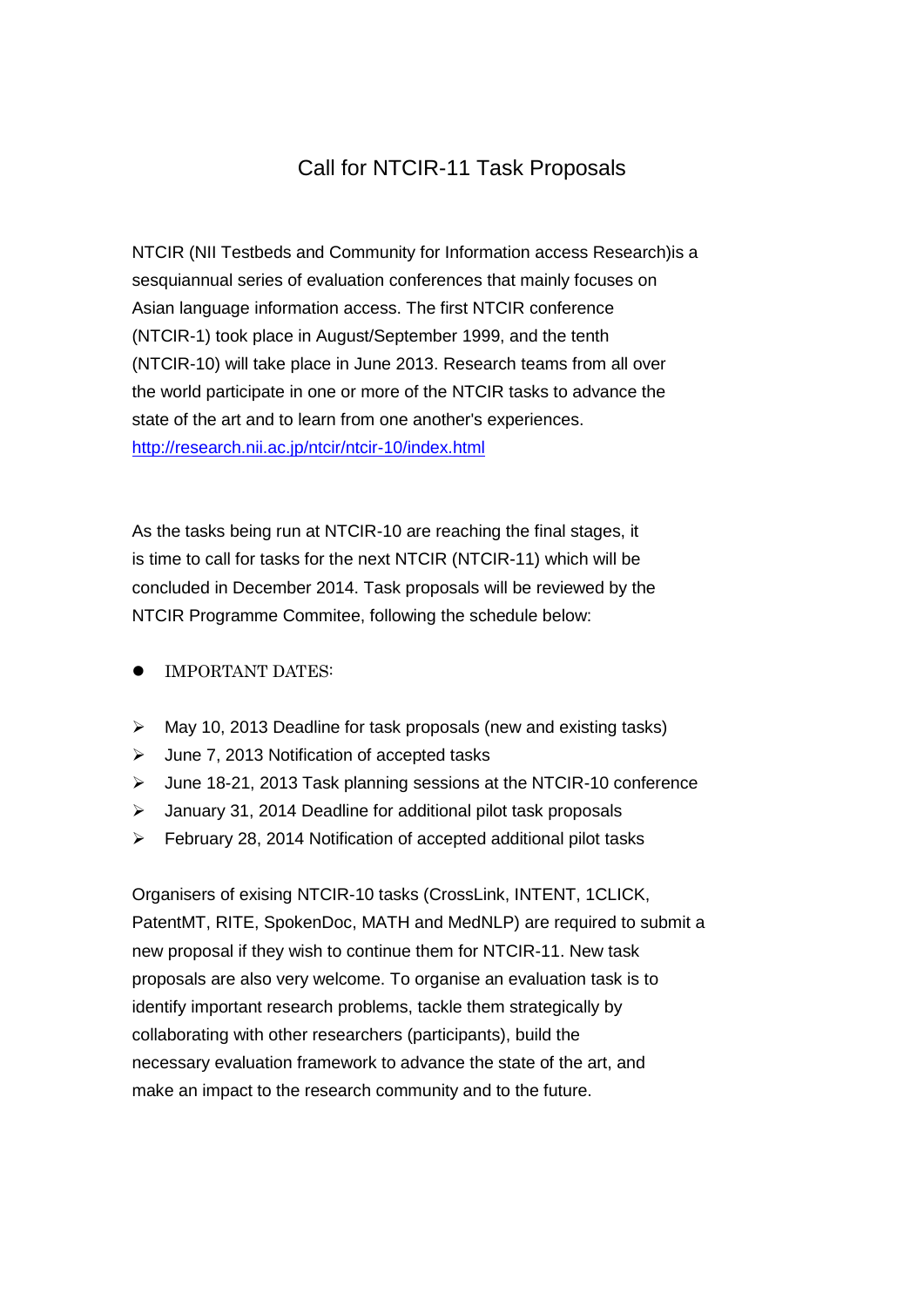- We will accept two types of tasks:
- $\triangleright$  Core challenge task: this is for fostering research on a particular information access problem by providing researchers with a common ground for evaluation. New test collections and evaluation methods may be developed through the collaboration between task organisers (proposers) and the task participants. At NTCIR-10, the core challenge tasks were: CrossLink, INTENT, 1CLICK, PatentMT, RITE and SpokenDoc.
- $\triangleright$  Pilot task: this is recommended if the information access problem to be tackled is new and there are uncertainties as to how to evaluate it. It may focus on a subproblem of an information access problem. It may attract a smaller group of participating teams than core challenge task, but may grow into a core challenge task in the next round of NTCIR. At NTCIR-10, the pilot tasks were: MATH and MedNLP.

NTCIR will provide a "seed funding" to each accepted task, which can be used for some limited purposes such as hiring relevance assessors.

However, organisers of each task are expected to make the task as self-sustaining as possible. The amount allocated to each task will vary depending on requirements and the total number of accepted tasks, but typical cases would be: around 1000000JPY/year for a core challenge task and around 500000JPY/year for a pilot task.

Please submit your task proposal as a pdf to the following easychair site by **May 10, 2013 (Japan Time: UTC+9)**. <https://www.easychair.org/conferences/?conf=ntcir11tp>

As indicated in the important dates, there will be another call for additional pilot tasks after the NTCIR-10 conference, to accommodate "late-breaking information access problems."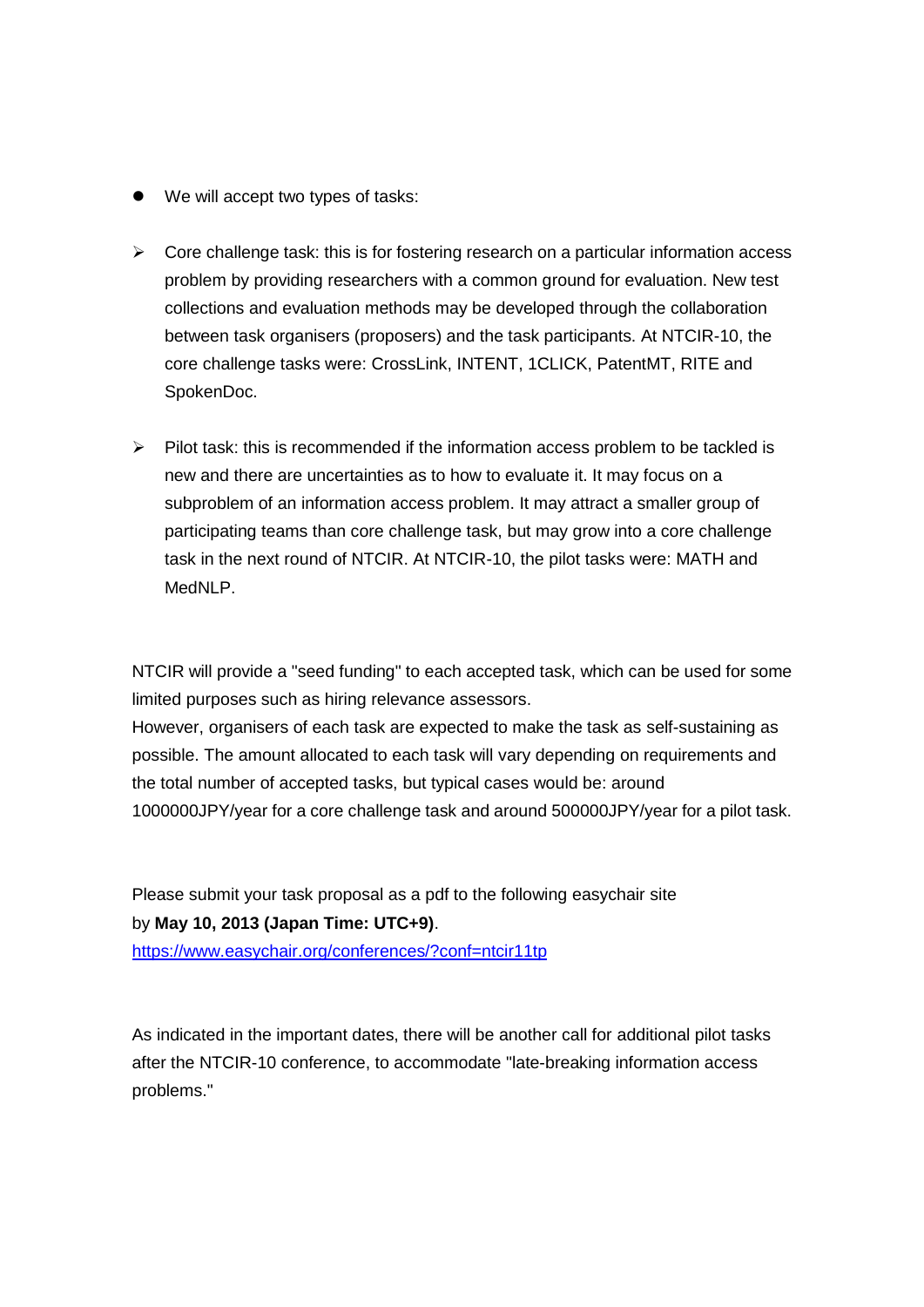- TASK PROPOSAL FORMAT:
- $\triangleright$  Main part (a single A4 page)
	- $\Diamond$  Task name and short name
	- $\Diamond$  Task type (core challenge or pilot)
	- $\Diamond$  Abstract
	- $\Leftrightarrow$  Motivation
	- $\Leftrightarrow$  Methodology
	- $\Leftrightarrow$  Expected results
- $\triangleright$  Appendix
	- $\Diamond$  Names and contact information of the organisers
	- $\Leftrightarrow$  Prospective participants
	- $\Diamond$  Data to be used and/or constructed
	- $\Diamond$  Budget planning
	- $\Leftrightarrow$  Schedule
	- $\Leftrightarrow$  Other notes
- **•** REVIEW CRITERIA:
- $\triangleright$  Importance of the task to the information access community and to the society
- $\triangleright$  Timeliness of the task
- $\triangleright$  Organisers' commitment in ensuring a successful task
- $\triangleright$  Financial sustainability (self-sustainable tasks are encouraged)
- $\triangleright$  Soundness of the evaluation methodology
- $\blacktriangleright$  Language scope

## **NTCIR-11 PROGRAMME COMMITTEE:**

Hsin-Hsi Chen (National Taiwan University, Taiwan) Charles Clarke (University of Waterloo, Canada) Kalervo Jarvelin (University of Tampere, Finland) Gareth Jones (Dublin City University, Ireland)